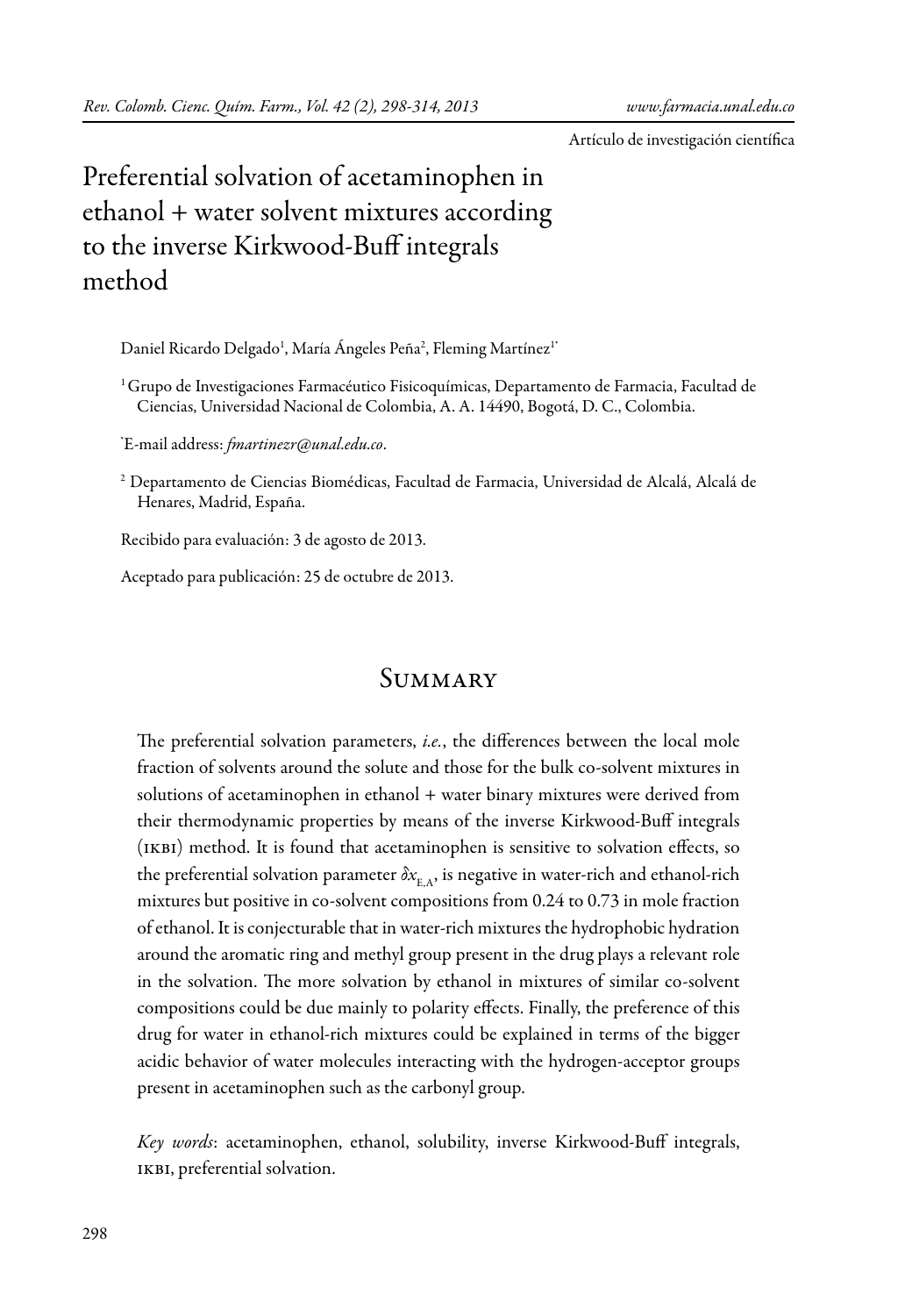# **RESUMEN**

## Solvatación preferencial del acetaminofeno en mezclas cosolventes etanol + agua según el método de las integrales inversas de Kirkwood-Buff

Con base en algunas propiedades termodinámicas clásicas de solución en este trabajo, se calcularon los parámetros de solvatación preferencial del acetaminofeno ( $\delta x_{E_{\text{A}}}$ ) en mezclas etanol + agua mediante las integrales inversas de Kirkwood-Buff. Los parámetros  $\delta x_{E_A}$  corresponden a las diferencias entre las fracciones molares locales de los solventes alrededor del soluto y en el grueso de la solución. Con base en estos valores, se puede observar que este fármaco es altamente sensible a efectos específicos de solvatación que varían según la composición cosolvente. Así, los valores de  $\delta x_{E,A}$  son negativos en mezclas ricas en agua y en mezclas ricas en etanol, pero positivos en composiciones desde 0,24 hasta 0,73 en fracción molar de etanol. Es probable que la hidratación hidrofóbica alrededor del anillo aromático y el grupo metilo del acetaminofeno pueda tener un papel relevante en la solvatación del fármaco en mezclas ricas de agua. En mezclas de composición intermedia, la mayor solvatación por las moléculas de etanol podría deberse principalmente a efectos de polaridad. Finalmente, la preferencia que este fármaco manifiesta por el agua en mezclas ricas en etanol podría explicarse en términos del mayor comportamiento ácido de las moléculas del agua, que estarían interactuando con los grupos aceptores de hidrógeno presentes en el acetaminofeno, tales como el carbonilo.

*Palabras clave*: acetaminofeno, etanol, solubilidad, integrales inversas de Kirkwood-Buff, IKBI, solvatación preferencial.

## **INTRODUCTION**

Acetaminophen (A or ACP, N-(4-hydroxyphenyl)ethenamide, CAS 103-90-2, Figure 1), also known as paracetamol, is a classical drug commonly used in therapeutics because of its analgesic and antipyretic effects. This drug is specially indicated in the treatment of several minor diseases presented by pediatric patients [1, 2].

Solubility of drugs in co-solvent mixtures knowledge is very important for pharmaceutical scientists involved in several development stages such as drug purification and design of liquid medicines [3]. Although co-solvency has been employed in pharmacy for centuries it is recently that the mechanisms involved to increase or decrease drugs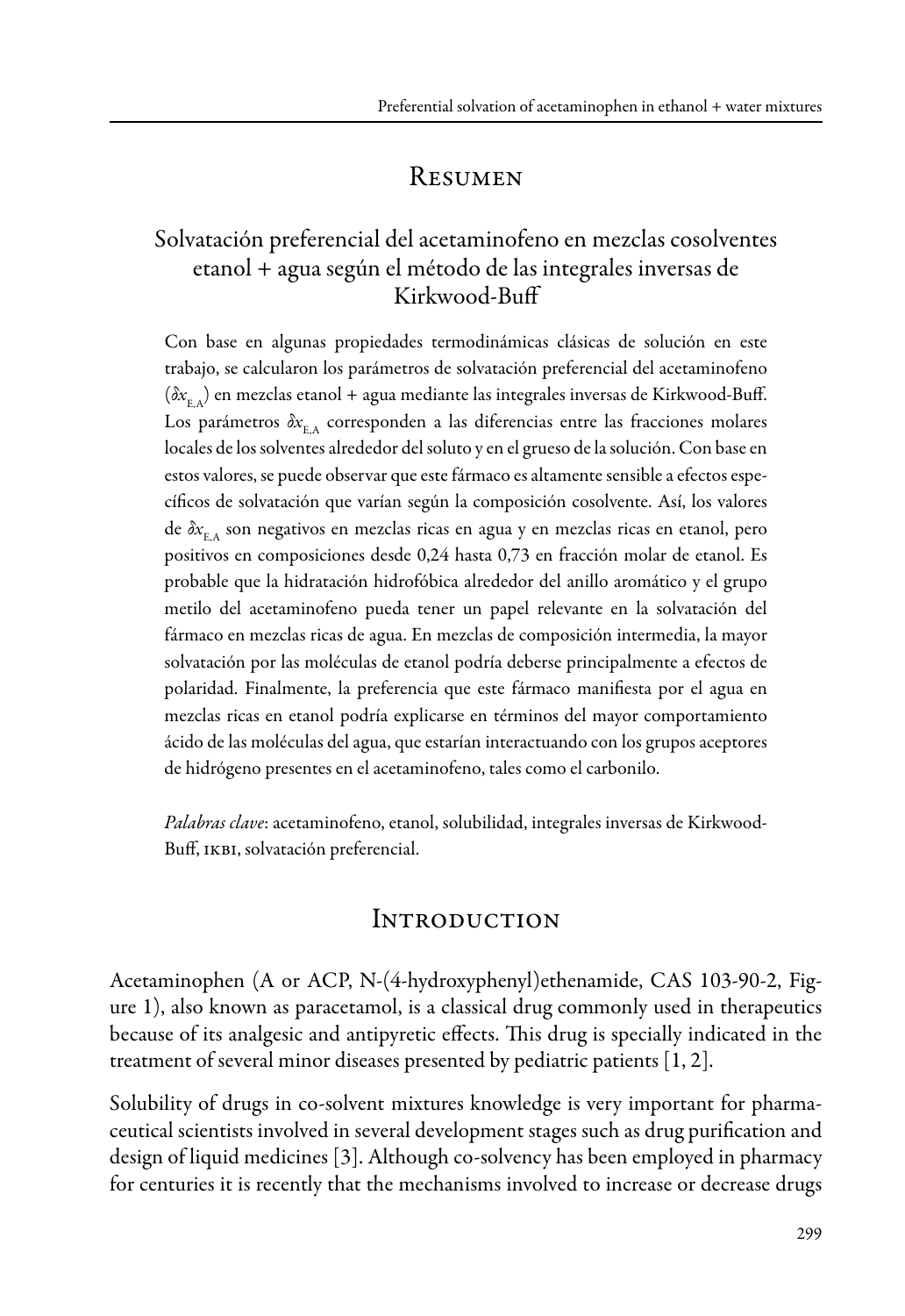solubility have been approached from a physicochemical point of view [4]. In this way, several thermodynamic works have been published based on the enthalpic and entropic contributions to the Gibbs energy of solution, and in some specific cases, the solvation of analgesic drugs in aqueous alcoholic mixtures has been analyzed from thermodynamic quantities of the drug sublimation [2, 5-7]. Nevertheless, the drug preferential solvation, *i.e.* the co-solvent specific composition around the drug molecules has not been completely studied for analgesic drugs [8]. Therefore, the main goal of this paper is to evaluate the preferential solvation of acetaminophen in ethanol + water co-solvent mixtures, based on thermodynamic definitions. Thus this work is a continuation of the ones presented previously in the literature for some analgesic drugs in co-solvent mixtures [9-11].



Figure 1. Molecular structure of acetaminophen

The inverse Kirkwood-Buff integral (ikbi) is a powerful tool for evaluating the preferential solvation of nonelectrolytes in solvent mixtures, describing the local compositions around a solute with respect to the different components present in the solvent mixture [12-14].

In the present case, this treatment depends on the values of the standard molar Gibbs energies of transfer of the solute acetaminophen from neat water to the ethanol + water solvent mixtures and the excess molar Gibbs energy of mixing for the co-solvent binary mixtures. As has been indicated previously, this treatment is very important in pharmaceutical sciences to understand the molecular interactions solute-solvent because most of the solubility studies developed have been directed towards correlating or modeling the solubilities and possibly predicting them from the solubilities in the neat solvents, but not to analyze the local environment around the drug molecules describing the local fraction of the solvent components (E or W) in the surrounding of solute (A)  $[15, 16]$ .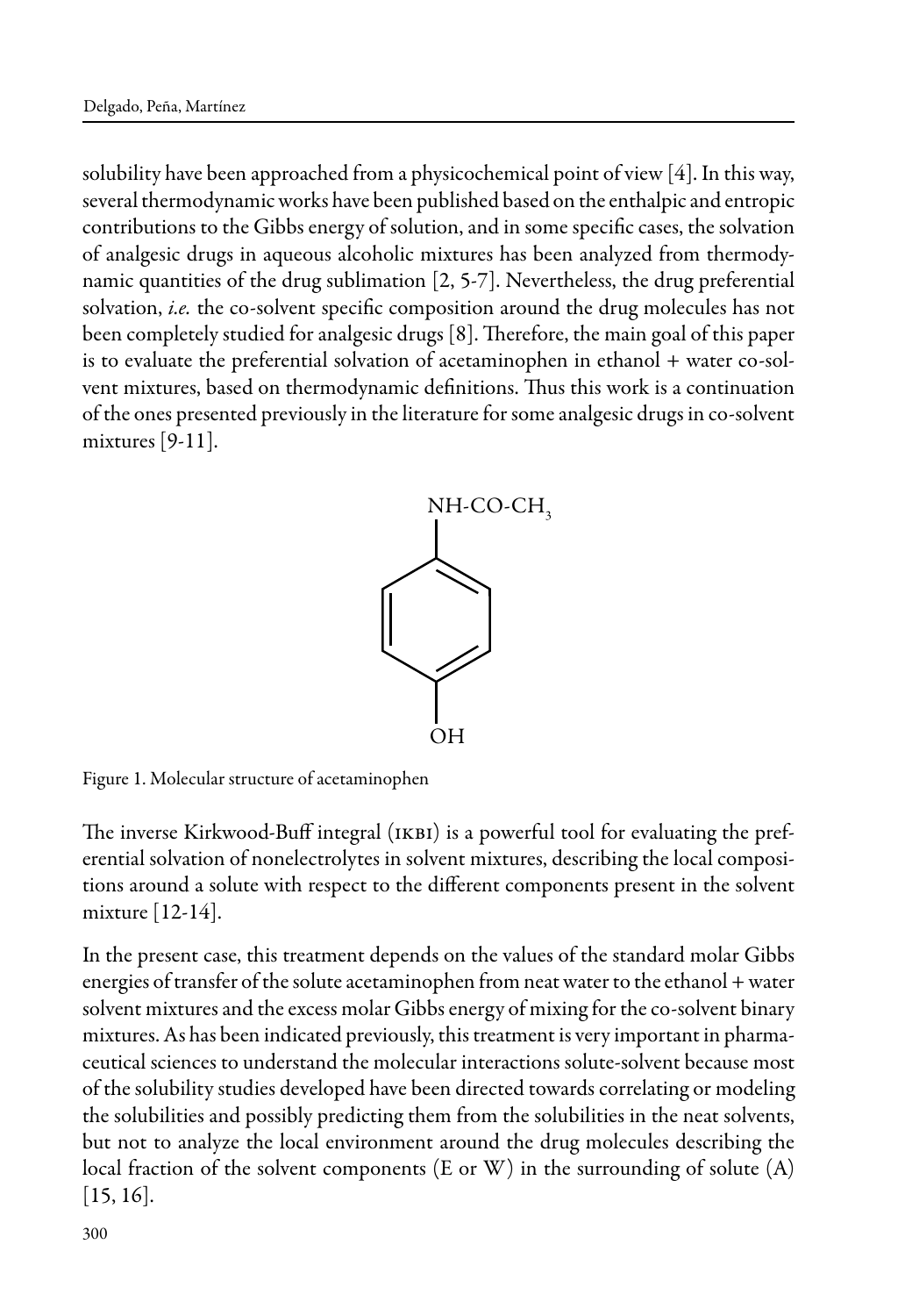In this paper the IKBI approach is applied to evaluate the preferential solvation of the acetaminophen in the binary mixtures conformed by ethanol (E or EtOH) and water (W). The results are expressed in terms of the preferential solvation parameter  $\delta x_{E_A}$ of the solute by the two solvent components. Another well-known thermodynamic method used to calculate  $\delta x_{E_A}$  is the one proposed by Marcus so-called Quasi-lattice quasi-chemical ( $QLQC$ ) approach [15, 16]. This method is simpler to use than IKBI method but it is useful when the maximum solubility is found in the co-solvent under consideration. This is not the case with acetaminophen in ethanol + water mixtures where the maximum drug solubility is found in mixtures with 0.90 in mass fraction of ethanol [5].

#### **THEORETICAL**

The KBIs (Kirkwood-Buff integrals,  $G_{\rho_A}$ ) are given by the following expression:

$$
G_{i, A} = \int_0^{r_{\text{cor}}} (g_{i, A} - 1) 4 \pi r^2 dr \tag{1}
$$

Here  $g_{iA}$  is the pair correlation function for the molecules of the solvent *i* in the ethanol + water mixtures around the solute acetaminophen, *r* the distance between the centers of the molecules of acetaminophen and ethanol or water, and  $r_{\text{cor}}$  is a correlation distance for which  $g_{iA} (r > r_{cor}) \approx 1$ . Thus, for all distances  $r > r_{cor}$  up to infinite, the value of the integral is essentially zero. Therefore, the results are expressed in terms of the preferential solvation parameter  $\delta x_{iA}$  for the solute in solution by the component solvents ethanol and water  $[17]$ . For ethanol  $(E)$  this parameter is defined as:

$$
\delta x_{\text{E,A}} = x_{\text{E,A}}^L - x_{\text{E}} = -\delta x_{\text{W,A}}
$$
\n<sup>(2)</sup>

Where  $x_{\rm E}$  is the mole fraction of ethanol in the bulk solvent mixture and  $x_{\rm E,A}^L$  is the local mole fraction of ethanol in the environment near to the drug. If  $\delta x_{EA} > 0$  then the solute acetaminophen is preferentially solvated by ethanol; on the contrary, if it is < 0 the drug is preferentially solvated by water, within the correlation volume,  $V_{\rm cor}$  =  $(4\pi/3) r_{\rm cor}^3$  , and the bulk mole fraction of ethanol,  $x_{\rm E}$ . Values of  $\delta x_{\rm E,A}$  are obtainable from those of  $G_{E,A}$ , and these in turn, from thermodynamic data of the co-solvent mixtures with the solute dissolved on it, as shown below [15].

Algebraic manipulation of the basic expressions presented by Newman [17] leads to expressions for the Kirkwood-Buff integrals (in cm<sup>3</sup> mol<sup>-1</sup>) for the individual solvent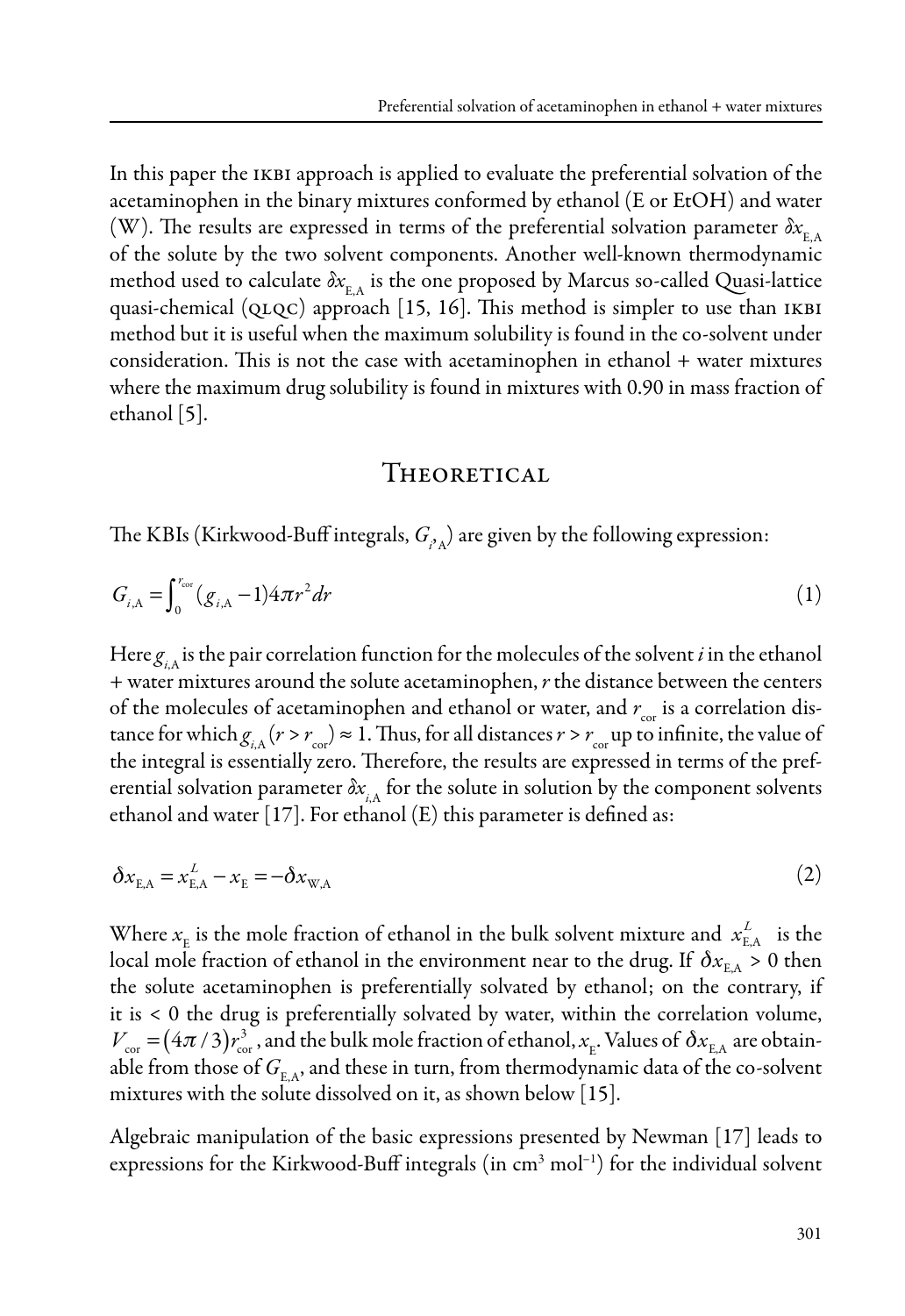components in terms of some thermodynamic quantities as shown in equations (3) and (4) [12, 15, 16]:

$$
G_{\text{E,A}} = RT\kappa_T - V_{\text{A}} + x_{\text{w}}V_{\text{w}}D/Q \tag{3}
$$

$$
G_{\rm W,A} = RT\kappa_{T} - V_{\rm A} + x_{\rm E}V_{\rm E}D/Q
$$
\n<sup>(4)</sup>

Where  $\kappa_{\tau}$  is the isothermal compressibility of the ethanol + water solvent mixtures (in GPa<sup>-1</sup>),  $V_{\rm E}$  and  $V_{\rm W}$  are the partial molar volumes of the solvents in the mixtures (in cm<sup>3</sup> mol<sup>-1</sup>), similarly,  $V_A$  is the partial molar volume of solute in these mixtures (in  $\text{cm}^3 \text{ mol}^{-1}$ ). The function  $D$  is the derivative of the standard molar Gibbs energies of transfer of the drug (from neat water to ethanol + water mixtures) with respect to the solvent composition (in kJ mol−1, as also is *RT*) and the function *Q* involves the second derivative of the excess molar Gibbs energy of mixing of the two solvents (  $G_{\text{\tiny E+W}}^{\text{\tiny Exc}}$  ) with respect to the water proportion in the mixtures (also in kJ mol−1) [15, 16, 18]:

$$
D = \left(\frac{\partial \Delta_{\text{tr}} G_{(A, \text{W} \to \text{E+W})}^{0}}{\partial x_{\text{E}}}\right)_{T, p}
$$
\n
$$
\tag{5}
$$

$$
Q = RT - x_{\rm E} x_{\rm W} \left( \frac{\partial^2 G_{\rm E,W}^{E_{\rm W}}}{\partial x_{\rm W}^2} \right)_{T,p}
$$
 (6)

Because the dependence of  $\kappa<sub>T</sub>$  on composition is not known for a lot of the systems investigated and because of the small contribution of  $RTK<sub>T</sub>$  to the IKBI the dependence of  $\kappa<sub>T</sub>$  on composition could be approximated by considering additive behavior according to the equation (7) [19]:

$$
\kappa_{T,\text{mix}} = \sum_{i=1}^{n} x_i \kappa_{T,i}^0 \tag{7}
$$

Where  $x_i$  is the mole fraction of component *i* in the mixture and  $\kappa_{T,i}^0$  is the isothermal compressibility of the pure component *i.*

Ben-Naim [12] showed that the preferential solvation parameter can be calculated from the Kirkwood-Buff integrals as follows:

$$
\delta x_{\rm E,A} = \frac{x_{\rm E} x_{\rm W} (G_{\rm E,A} - G_{\rm W,A})}{x_{\rm E} G_{\rm E,A} + x_{\rm W} G_{\rm W,A} + V_{\rm cor}}
$$
(8)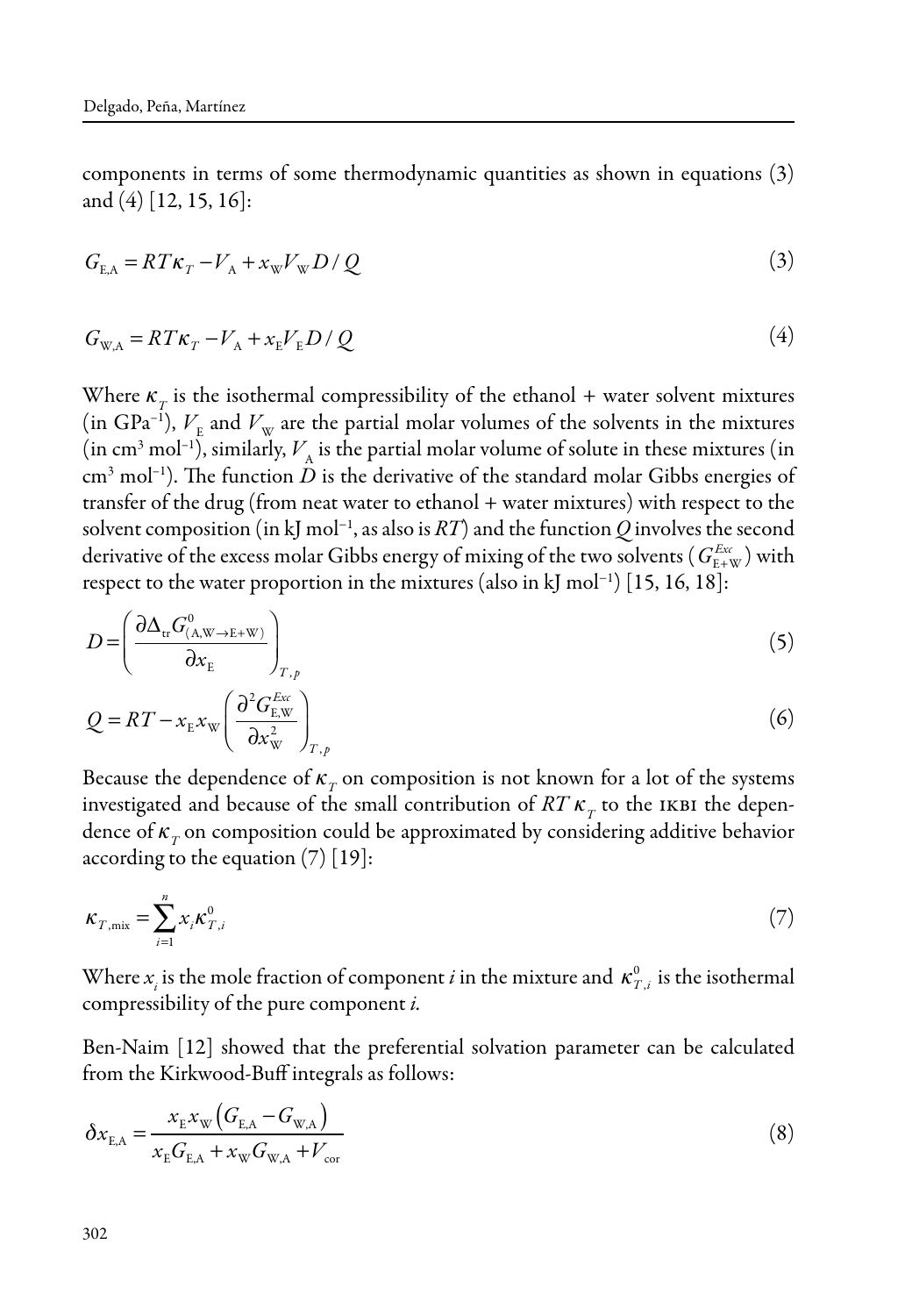The correlation volume,  $V_{\infty}$ , is obtained by means of the following expression proposed by Marcus [8, 16]:

$$
V_{\text{cor}} = 2522.5 \left( r_{\text{A}} + 0.1363 \left( x_{\text{E,A}}^L V_{\text{E}} + x_{\text{W,A}}^L V_{\text{W}} \right)^{1/3} - 0.085 \right)^3 \tag{9}
$$

Where  $r_{\rm A}$  is the radius of the solute (in nm), calculated as:

$$
r_{\rm A} = \left(\frac{3 \cdot 10^{21} V_{\rm A}}{4 \pi N_{\rm Av}}\right)^{1/3} \tag{10}
$$

Where  $N_{Av}$  is the Avogadro number. However, the definitive correlation volume requires iteration, because it depends on the local mole fractions. This iteration is done by replacing  $\delta x_{\rm E,A}$  in the equation (2) to calculate  $\,_{\rm E,A}^L$  until a non-variant value of  $V_{\rm cor}$ is obtained.

#### Results and discussion

The solubility of acetaminophen in ethanol + water mixtures (Table 1) was taken from Jiménez and Martínez [5]. Standard molar Gibbs energy of transfer of this drug from neat water to ethanol + water mixtures is calculated and correlated to regular quartic polynomials from the drug solubility data by using equation (11). This degree of polynomials was chosen based on some significant statistical parameters as the respective determination coefficients and residual analyses (values not shown here). In this way, decimal places in the quantities reported in almost all the tables along the document were defined as has usually been done in some previous researches [9-11]. Otherwise, Figure 2 shows the Gibbs energy of transfer behavior at 298.15 K whereas Table 2 show the behavior at all the temperatures studied. Polynomials coefficients are shown in Table 3.

$$
\Delta_{\rm tr} G_{\rm A,W \to E+W}^0 = RT \ln \left( \frac{x_{\rm A,W}}{x_{\rm A,E+W}} \right) = a + bx_{\rm E} + cx_{\rm E}^2 + dx_{\rm E}^3 + ex_{\rm E}^4 \tag{11}
$$

| $x_{FforOH}$ | 293.15 K   | 298.15 K  | 303.15 K  | 308.15 K    | 313.15 K  |
|--------------|------------|-----------|-----------|-------------|-----------|
| 0.0000       | 1.52 E-03  | 1.85 E-03 | 2.09 E-03 | $2.56E-03$  | 3.15 E-03 |
| 0.0417       | $2.43E-03$ | 3.27 E-03 | 3.82 E-03 | $4.42$ E-03 | 5.70 E-03 |
| 0.0891       | 4.70 E-03  | 6.87 E-03 | 7.51 E-03 | 8.70 E-03   | 1.07 E-02 |

Table 1. Mole fraction solubility  $(x_{\text{A}})^a$  of acetaminophen at several temperatures.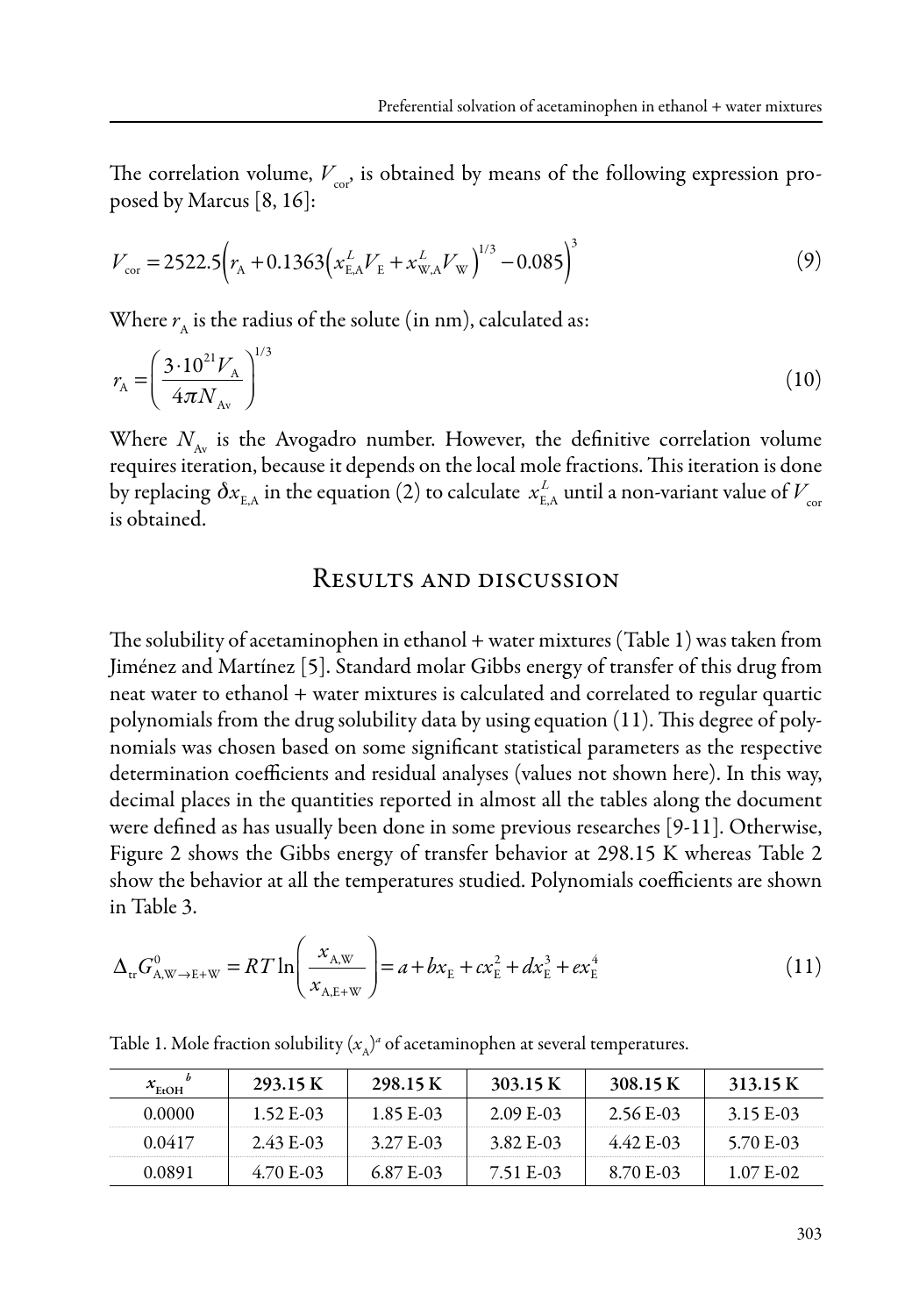| $x_{\text{EtOH}}$ | 293.15 K      | 298.15 K                | 303.15 K    | 308.15 K    | 313.15 K    |
|-------------------|---------------|-------------------------|-------------|-------------|-------------|
| 0.1436            | $1.05 E-02$   | 1.32 E-02               | $1.54E-02$  | 1.81 E-02   | $2.18$ E-02 |
| 0.2068            | 1.87 E-02     | $2.22$ F <sub>-02</sub> | $2.54E-02$  | 2.91 E-02   | $3.42$ E-02 |
| 0.2812            | $3.02$ E-02   | 3.47 E-02               | $3.94 E-02$ | $4.45$ E-02 | 5.21 E-02   |
| 0.3698            | $4.19E-02$    | $4.55 E - 02$           | 5.20 $E-02$ | 5.75 E-02   | $6.74E-02$  |
| 0.4772            | $5.24 E-02$   | 5.72 E-02               | $6.25 E-02$ | 6.88 E-02   | 7.91 E-02   |
| 0.6101            | $6.00 F - 02$ | $6.58$ E-02             | 7.10 E-02   | 7.81 E-02   | 8.88 E-02   |
| 0.7788            | $6.25 E-02$   | $6.61$ E-02             | 7.41 E-02   | 8.09 E-02   | $9.13 E-02$ |
| 1.0000            | $5.04 E - 02$ | 5.46 E-02               | $6.20$ E-02 | $6.68$ E-02 | 7.05 E-02   |

Table 1. Mole fraction solubility  $(x_{\text{A}})$ <sup>a</sup> of acetaminophen at several temperatures (continuation).

*<sup>a</sup>*Data from Ref. [5].

 ${}^b x_{\text{EOH}}$  is the mole fraction of ethanol in the ethanol + water co-solvent mixtures free of acetaminophen.



Figure 2. Gibbs energy of transfer of acetaminophen from neat water to ethanol + water co-solvent mixtures at 298.15 K

Thus *D* values are calculated from the first derivative of polynomial models (Equation 12) solved according to the co-solvent mixtures composition. This procedure was done varying by 0.05 in mole fraction of ethanol but in the following tables the respective values are reported varying only by 0.10. *D* values are reported in Table 4.

$$
D = b + 2cx_{E} + 3dx_{E}^{2} + 4ex_{E}^{3}
$$
 (12)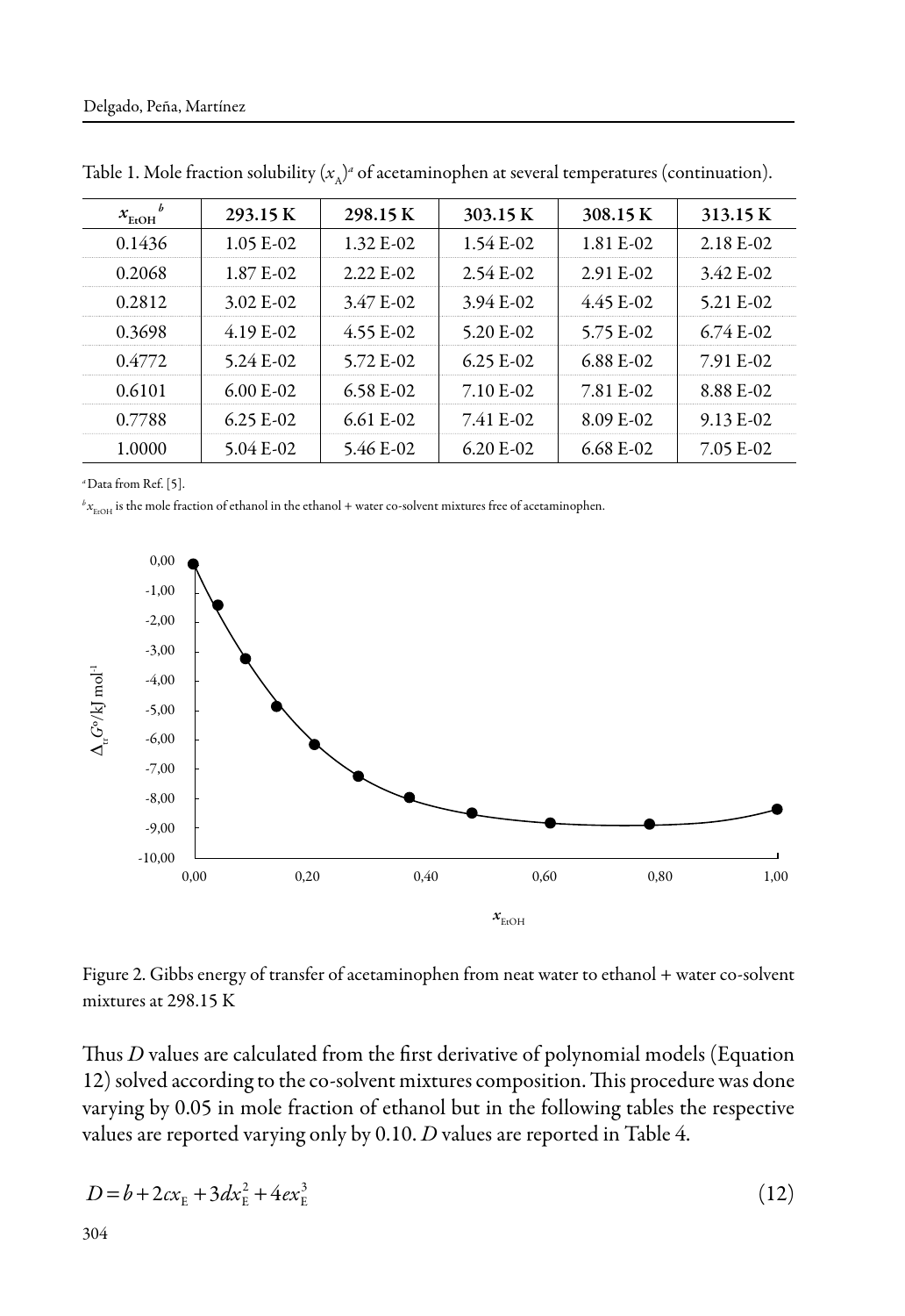| $x_{\text{EtOH}}$ | 293.15 K | 298.15K | 303.15 K | 308.15 K | 313.15 K |
|-------------------|----------|---------|----------|----------|----------|
| 0.0000            | 0.00     | 0.00    | 0.00     | 0.00     | 0.00     |
| 0.0417            | $-1.13$  | $-1.40$ | $-1.52$  | $-1.40$  | $-1.55$  |
| 0.0891            | $-2.74$  | $-3.25$ | $-3.22$  | $-3.14$  | $-3.17$  |
| 0.1436            | $-4.70$  | $-4.87$ | $-5.03$  | $-5.01$  | $-5.04$  |
| 0.2068            | $-6.11$  | $-6.15$ | $-6.29$  | $-6.23$  | $-6.21$  |
| 0.2812            | $-7.28$  | $-7.26$ | $-7.40$  | $-7.32$  | $-7.31$  |
| 0.3698            | $-8.08$  | $-7.93$ | $-8.10$  | $-7.98$  | $-7.98$  |
| 0.4772            | $-8.62$  | $-8.50$ | $-8.56$  | $-8.43$  | $-8.39$  |
| 0.6101            | $-8.95$  | $-8.85$ | $-8.89$  | $-8.76$  | $-8.70$  |
| 0.7788            | $-9.05$  | $-8.86$ | $-8.99$  | $-8.85$  | $-8.77$  |
| 1.0000            | $-8.53$  | $-8.38$ | $-8.54$  | $-8.36$  | $-8.10$  |

Table 2. Gibbs energy of transfer  $(kJ \text{ mol}^{-1})$  of acetaminophen from neat water to ethanol + water co-solvent mixtures at several temperatures.

Table 3. Coefficients of the Equation (11) (kJ mol<sup>-1</sup>) applied to Gibbs energy of transfer of acetaminophen from neat water to ethanol + water co-solvent mixtures at several temperatures.

| Coefficient | 293.15 K | 298.15 K       | 303.15 K | 308.15 K | 313.15 K |
|-------------|----------|----------------|----------|----------|----------|
|             |          | 0 13           | 14 (     |          | 113      |
|             |          | $-45.62$       | -47 22   | $-4716$  |          |
|             | 75.38    | $0.62^{\circ}$ | 629      | IG 95    | X 73     |
|             | -58.96   | $-83.72$       | $-90.86$ | $-92.14$ | $-95.78$ |
|             |          | 121            | 33.10    | 380      |          |

Table 4. *D* values (kJ mol<sup>-1</sup>) of acetaminophen in ethanol + water co-solvent mixtures at several temperatures.

| $x_{\text{EtOH}}$ | 293.15 K | 298.15 K | 303.15 K | 308.15 K | 313.15 K |
|-------------------|----------|----------|----------|----------|----------|
| 0.00              | $-43.38$ | $-45.62$ | $-47.22$ | $-47.16$ | $-47.22$ |
| 0.10              | $-30.00$ | $-29.89$ | $-30.55$ | $-30.40$ | $-30.20$ |
| 0.20              | $-19.72$ | $-18.45$ | $-18.55$ | $-18.36$ | $-18.07$ |
| 0.30              | $-12.11$ | $-10.59$ | $-10.40$ | $-10.22$ | $-9.95$  |
| 0.40              | $-6.73$  | $-5.58$  | $-5.32$  | $-5.18$  | $-4.98$  |
| 0.50              | $-3.15$  | $-2.69$  | $-2.52$  | $-2.42$  | $-2.30$  |
| 0.60              | $-0.93$  | $-1.20$  | $-1.20$  | $-1.13$  | $-1.05$  |
| 0.70              | 0.37     | $-0.38$  | $-0.56$  | $-0.50$  | $-0.35$  |
| 0.80              | 1.17     | 0.49     | 0.19     | 0.27     | 0.65     |
| 0.90              | 1.93     | 2.13     | 1.84     | 2.01     | 2.83     |
| 1.00              | 3.06     | 5.28     | 5.19     | 5.52     | 7.05     |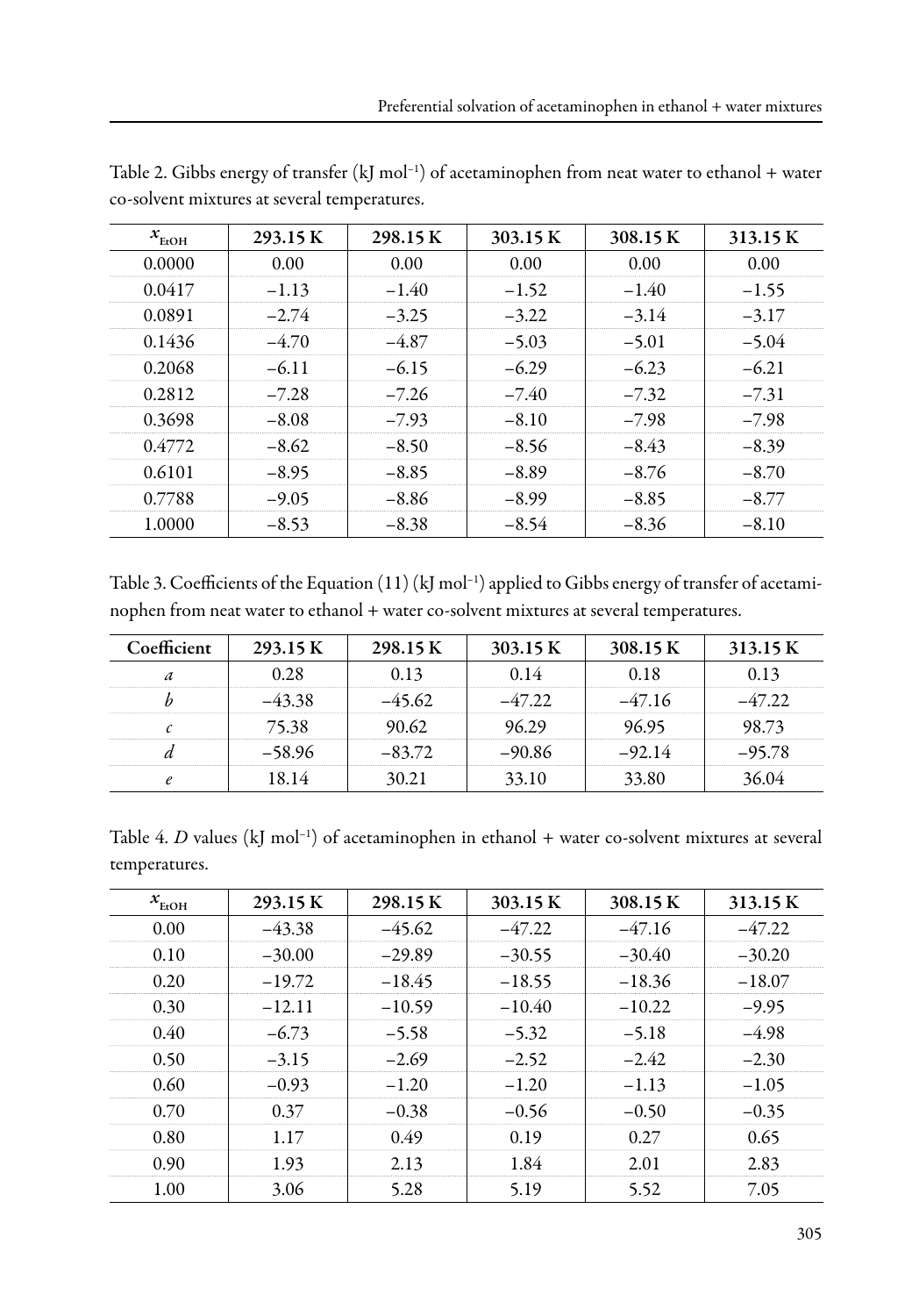In order to calculate the  $Q$  values the excess molar Gibbs energies of mixing  $G_{\text{E,W}}^{E_{\text{xx}}}$  at all the temperatures considered are required. Nevertheless, normally these values are reported only at one temperature, *i.e.* 298.15 K. For this reason, it is necessary to calculate it at other temperatures. In this way,  $G_{\text{E,W}}^{Exc}$  values were calculated at 298.15 K by using the equation (13) as reported by Marcus [15]. On the other hand, the  $G^{E_{\rm xc}}_{\rm E, W}$  values at the other temperatures were calculated by using the equation (14), where,  $H_\text{\tiny EW}^\text{\tiny Exc}$ is the excess molar enthalpy of the co-solvent mixtures,  $T_1$  is 298.15 K and  $T_2$  is one of the other temperatures under consideration [15]. In turn,  $H_{E,\text{W}}^{E_\text{xx}}$  values were calculated by using the equation (15) at 298.15 K as also reported by Marcus [15].

$$
G_{\text{E,W}}^{\text{Ex}} = x_{\text{E}} x_{\text{W}} \left( 2907 - 777 \left( 1 - 2x_{\text{E}} \right) + 494 \left( 1 - 2x_{\text{E}} \right)^2 \right) \tag{13}
$$

$$
G_{\text{E,W}}^{Exc}(T_2) = G_{\text{E,W}}^{Exc}(T_1) - T \int_{T_1}^{T_2} H_{\text{E,W}}^{Exc} d\left(\frac{1}{T}\right) \approx \frac{T_2}{T_1} G_{\text{E,W}}^{Exc}(T_1) + H_{\text{E,W}}^{Exc}\left(1 - \frac{T_2}{T_1}\right)
$$
(14)

$$
H_{\text{E,W}}^{E_{\text{xx}}} = x_{\text{E}} x_{\text{W}} \left( -1300 - 3567 \left( 1 - 2 x_{\text{E}} \right) - 4971 \left( 1 - 2 x_{\text{E}} \right)^2 \right) \tag{15}
$$

It is important to note that quartic regular polynomials of  $G_{\text{\tiny E,W}}^{\text{\tiny Exc}}$  as a function of the mole fraction of water were obtained. *Q* values at all temperatures are shown in Table 5. On the other hand, Table 6 shows the  $RT\kappa_r$  values calculated by assuming additive behavior of  $\kappa_T$  (Equation 7) with the values 1.153 and 0.457 GPa<sup>-1</sup>, for ethanol and water, respectively [19].

Table 5.  $Q$  values (kJ mol<sup>-1</sup>) of ethanol + water co-solvent mixtures at several temperatures.

| $x$ <sub>EtOH</sub> | 293.15 K | 298.15 K | 303.15 K | 308.15 K | 313.15 K |
|---------------------|----------|----------|----------|----------|----------|
| 0.00                | 2.437    | 2.479    | 2.520    | 2.562    | 2.604    |
| 0.10                | 2.077    | 2.039    | 2.000    | 1.962    | 1.924    |
| 0.20                | 1.855    | 1.813    | 1.771    | 1.729    | 1.687    |
| 0.30                | 1.668    | 1.658    | 1.648    | 1.638    | 1.627    |
| 0.40                | 1.460    | 1.487    | 1.515    | 1.543    | 1.570    |
| 0.50                | 1.220    | 1.272    | 1.324    | 1.377    | 1.429    |
| 0.60                | 0.985    | 1.040    | 1.095    | 1.149    | 1.204    |
| 0.70                | 0.838    | 0.875    | 0.912    | 0.949    | 0.986    |
| 0.80                | 0.906    | 0.918    | 0.930    | 0.942    | 0.953    |
| 0.90                | 1.365    | 1.367    | 1.370    | 1.372    | 1.374    |
| 1.00                | 2.437    | 2.479    | 2.520    | 2.562    | 2.604    |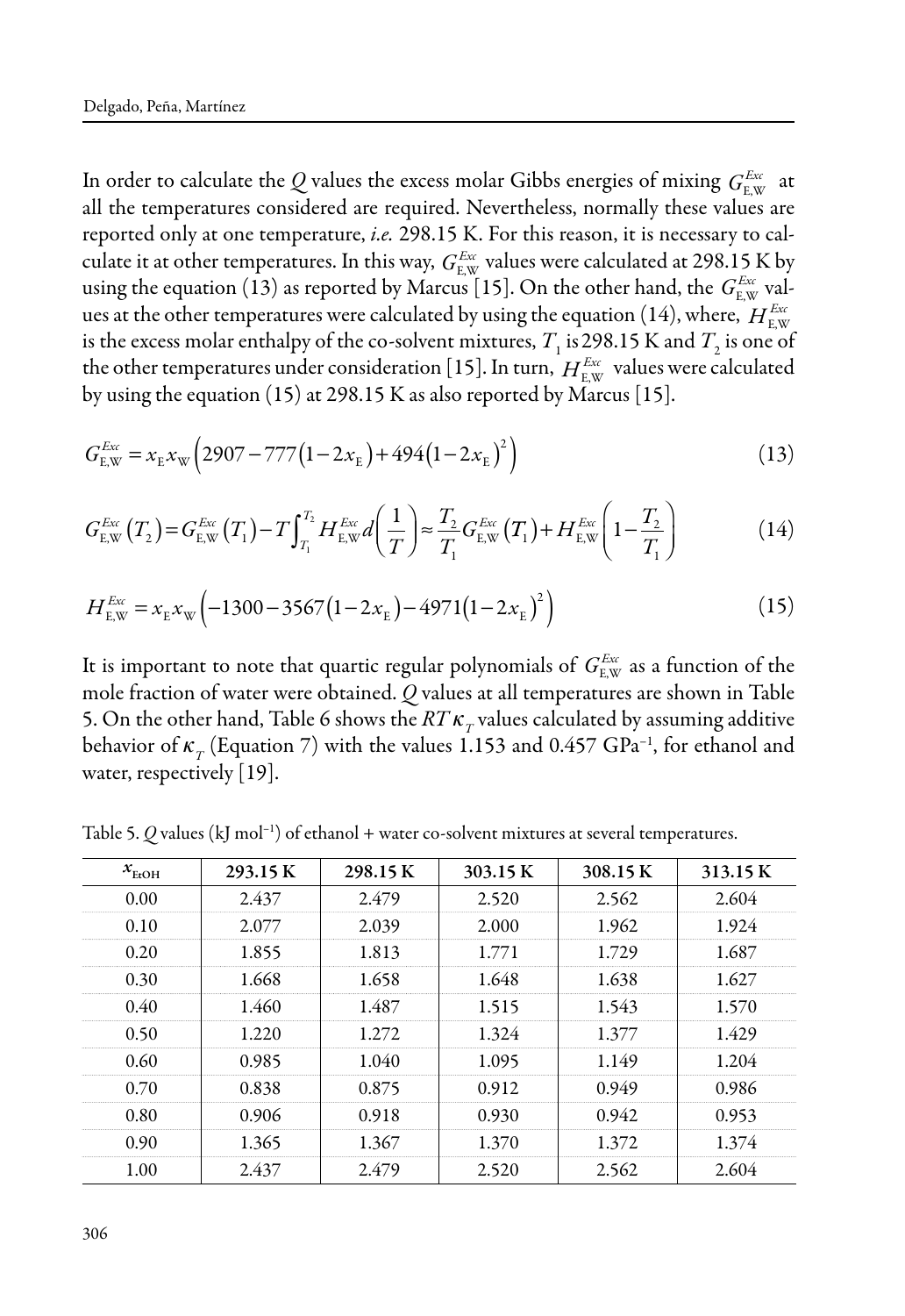| $x_{\text{EtOH}}$ | 293.15K | 298.15 K | 303.15 K | 308.15 K | 313.15 K |
|-------------------|---------|----------|----------|----------|----------|
| 0.00              | 1.114   | 1.133    | 1.152    | 1.171    | 1.190    |
| 0.10              | 1.283   | 1.305    | 1.327    | 1.349    | 1.371    |
| 0.20              | 1.453   | 1.478    | 1.503    | 1.527    | 1.552    |
| 0.30              | 1.623   | 1.650    | 1.678    | 1.706    | 1.733    |
| 0.40              | 1.792   | 1.823    | 1.853    | 1.884    | 1.915    |
| 0.50              | 1.962   | 1.995    | 2.029    | 2.062    | 2.096    |
| 0.60              | 2.132   | 2.168    | 2.204    | 2.241    | 2.277    |
| 0.70              | 2.301   | 2.341    | 2.380    | 2.419    | 2.458    |
| 0.80              | 2.471   | 2.513    | 2.555    | 2.597    | 2.639    |
| 0.90              | 2.641   | 2.686    | 2.731    | 2.776    | 2.821    |
| 1.00              | 2.810   | 2.858    | 2.906    | 2.954    | 3.002    |

Table 6.  $RT\kappa_{_T}$ values (cm<sup>3</sup> mol<sup>-1</sup>) of ethanol + water co-solvent mixtures at several temperatures.

The partial molar volumes of ethanol (Table 7) and water (Table 8) were calculated by means of equations (16) and (17) from the density ( $\rho$ ) values of ethanol + water mixtures reported by Jiménez *et al.* at all the temperatures under study [20]. *V* is the molar volume of the mixtures and it is calculated as  $V$  = ( $x^{}_{\rm E}$   $M^{}_{\rm E}$  +  $x^{}_{\rm W}$   $M^{}_{\rm W}$ )/ $\rho$  .  $M^{}_{\rm E}$  and  $M^{}_{\rm W}$  are 46.06 and 18.02  $g$  mol<sup>-1</sup>, respectively.

$$
\overline{V}_{\rm E} = V + x_{\rm w} \frac{dV}{dx_{\rm E}} \tag{16}
$$

$$
\overline{V}_{\rm w} = V - x_{\rm E} \frac{dV}{dx_{\rm E}} \tag{17}
$$

Partial molar volumes of non-electrolyte drugs are not frequently reported in the literature. This is because of the big uncertainty obtained in its determination due to the low solubilities exhibited in particular in aqueous media. For this reason, in a first approach the molar volume of acetaminophen is considered here as independent of co-solvent composition and temperature, just as it is calculated according to the groups contribution method proposed by Fedors [21, 22]. Thus, this value has been considered as reported by Ahumada *et al.* as  $V_A = 111.2 \text{ cm}^3 \text{ mol}^{-1}$  [23]. Additionally, from this volume value the radius of the drug molecule (required for equation 9) was calculated by using the equation (10) as  $r_A = 0.353$  nm.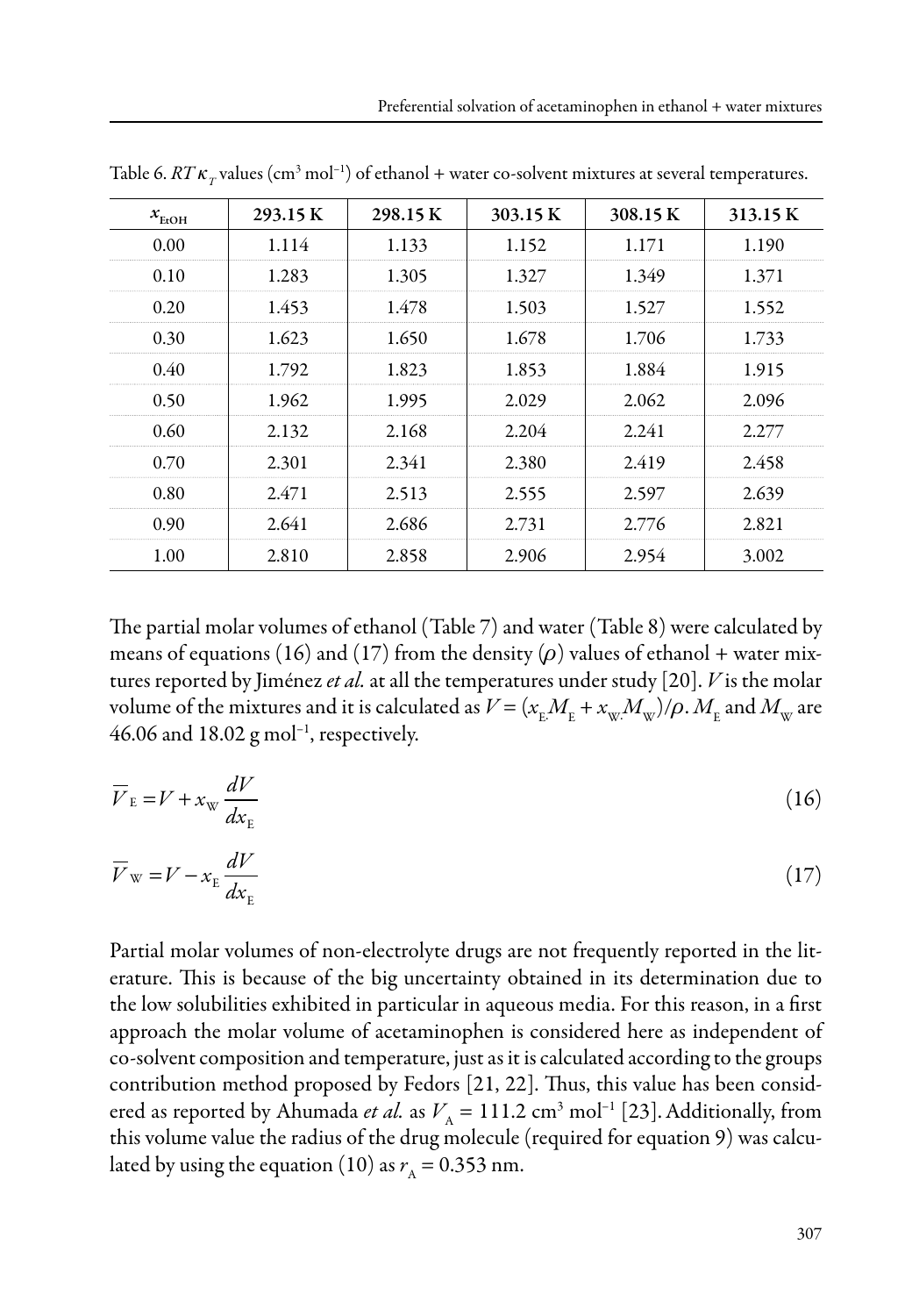| $x_{\text{EtOH}}$ | 293.15 K | 298.15 K | 303.15 K | 308.15 K | 313.15 K |
|-------------------|----------|----------|----------|----------|----------|
| 0.00              | 52.49    | 52.77    | 53.38    | 53.95    | 54.30    |
| 0.10              | 54.05    | 54.37    | 54.86    | 55.30    | 55.68    |
| 0.20              | 55.31    | 55.65    | 56.06    | 56.40    | 56.79    |
| 0.30              | 56.29    | 56.65    | 56.99    | 57.28    | 57.68    |
| 0.40              | 57.03    | 57.40    | 57.70    | 57.96    | 58.37    |
| 0.50              | 57.57    | 57.93    | 58.22    | 58.47    | 58.87    |
| 0.60              | 57.94    | 58.28    | 58.57    | 58.83    | 59.23    |
| 0.70              | 58.16    | 58.50    | 58.79    | 59.07    | 59.45    |
| 0.80              | 58.28    | 58.61    | 58.91    | 59.21    | 59.58    |
| 0.90              | 58.33    | 58.65    | 58.95    | 59.28    | 59.64    |
| 1.00              | 58.34    | 58.65    | 58.96    | 59.29    | 59.66    |

Table 7. Partial molar volume  $(cm^3 \text{ mol}^{-1})$  of ethanol in ethanol + water co-solvent mixtures at several temperatures.

Table 8. Partial molar volume  $(cm^3 mol^{-1})$  of water in ethanol + water co-solvent mixtures at several temperatures.

| $x$ <sub>EtOH</sub> | 293.15 K | 298.15 K | 303.15 K | 308.15 K | 313.15 K |
|---------------------|----------|----------|----------|----------|----------|
| 0.00                | 18.05    | 18.07    | 18.09    | 18.11    | 18.14    |
| 0.10                | 17.97    | 17.99    | 18.01    | 18.04    | 18.07    |
| 0.20                | 17.75    | 17.77    | 17.80    | 17.85    | 17.88    |
| 0.30                | 17.42    | 17.44    | 17.49    | 17.55    | 17.58    |
| 0.40                | 17.03    | 17.04    | 17.11    | 17.19    | 17.21    |
| 0.50                | 16.59    | 16.60    | 16.69    | 16.77    | 16.80    |
| 0.60                | 16.15    | 16.17    | 16.27    | 16.34    | 16.37    |
| 0.70                | 15.73    | 15.78    | 15.86    | 15.90    | 15.95    |
| 0.80                | 15.38    | 15.46    | 15.52    | 15.48    | 15.56    |
| 0.90                | 15.12    | 15.25    | 15.25    | 15.12    | 15.24    |
| 1.00                | 14.99    | 15.18    | 15.11    | 14.83    | 15.00    |

Tables 9 and 10 show that the  $G_{\text{EA}}$  and  $G_{\text{WA}}$  values are negative with the exception of  $G_{W,A}$  at 313.15 K in the mixture of 0.90 in mole fraction of ethanol. It is important to note that the same values for neat ethanol are also positive from 298.15 to 313.15 K but these values are not relevant in the general treatment because it correspond to a pure component.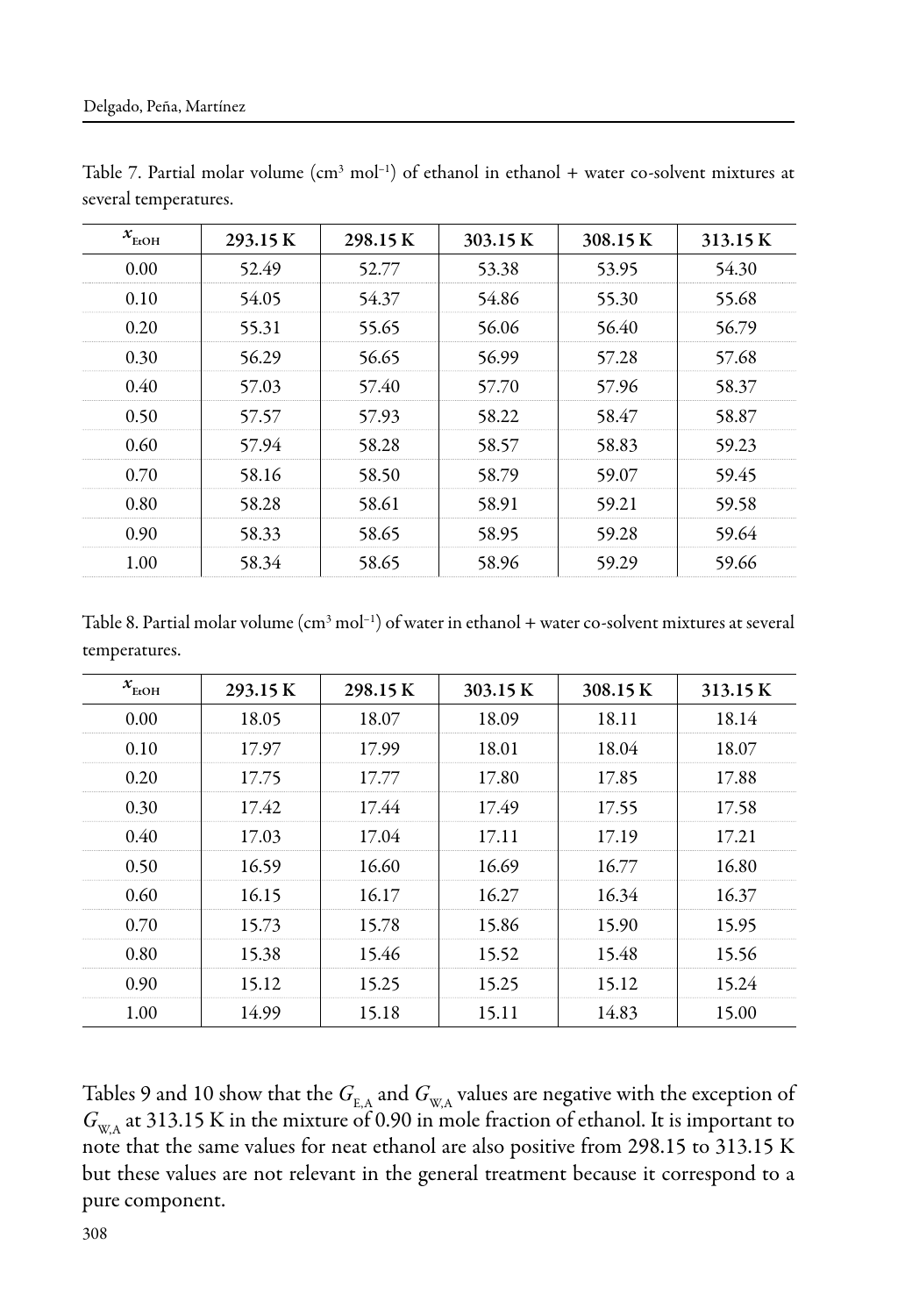| $x_{\text{EtoH}}$ | 293.15 K | 298.15K  | 303.15 K | 308.15 K | 313.15 K |
|-------------------|----------|----------|----------|----------|----------|
| 0.00              | $-431.4$ | $-442.7$ | $-448.9$ | $-443.4$ | $-439.1$ |
| 0.10              | $-343.5$ | $-347.3$ | $-357.4$ | $-361.4$ | $-365.1$ |
| 0.20              | $-260.7$ | $-254.4$ | $-258.9$ | $-261.3$ | $-262.8$ |
| 0.30              | $-198.2$ | $-187.5$ | $-186.8$ | $-186.2$ | $-184.7$ |
| 0.40              | $-156.5$ | $-147.7$ | $-145.4$ | $-143.9$ | $-142.1$ |
| 0.50              | $-130.7$ | $-126.8$ | $-125.1$ | $-123.9$ | $-122.7$ |
| 0.60              | $-115.2$ | $-116.5$ | $-116.1$ | $-115.4$ | $-114.6$ |
| 0.70              | $-106.8$ | $-110.9$ | $-111.7$ | $-111.3$ | $-110.4$ |
| 0.80              | $-104.7$ | $-107.0$ | $-108.0$ | $-107.7$ | $-106.4$ |
| 0.90              | $-106.4$ | $-106.1$ | $-106.4$ | $-106.2$ | $-105.2$ |
| 1.00              | $-108.4$ | $-108.3$ | $-108.3$ | $-108.2$ | $-108.2$ |

Table 9.  $G_{\rm E,A}$  values (cm<sup>3</sup> mol<sup>–1</sup>) for acetaminophen in ethanol + water co-solvent mixtures at several temperatures.

Table 10.  $G_{\text{w},\text{A}}$  values (cm<sup>3</sup> mol<sup>-1</sup>) for acetaminophen in ethanol + water co-solvent mixtures at several temperatures.

| $x_{\text{EtOH}}$ | 293.15 K  | 298.15 K  | 303.15 K | 308.15 K | 313.15 K |
|-------------------|-----------|-----------|----------|----------|----------|
| 0.00              | $-110.1$  | $-110.1$  | $-110.0$ | $-110.0$ | $-110.0$ |
| 0.10              | $-188.0$  | $-189.6$  | $-193.7$ | $-195.5$ | $-197.2$ |
| 0.20              | $-227.4$  | $-223.0$  | $-227.1$ | $-229.4$ | $-231.3$ |
| 0.30              | $-232.2$  | $-2.18.1$ | $-217.5$ | $-216.7$ | $-215.2$ |
| 0.40              | $-2.14.6$ | $-195.5$  | $-190.5$ | $-187.1$ | $-183.4$ |
| 0.50              | $-183.6$  | $-170.4$  | $-164.6$ | $-160.4$ | $-156.6$ |
| 0.60              | $-141.8$  | $-149.4$  | $-147.5$ | $-143.6$ | $-139.9$ |
| 0.70              | $-91.0$   | $-126.8$  | $-134.1$ | $-130.7$ | $-123.6$ |
| 0.80              | $-48.3$   | $-83.9$   | $-99.1$  | $-94.8$  | $-75.9$  |
| 0.90              | $-34.5$   | $-26.3$   | $-37.2$  | $-30.2$  | 2.2      |
| 1.00              | $-35.2$   | 16.5      | 13.1     | 19.6     | 53.2     |

In order to use the IKBI method, the correlation volume was iterated three times by using the equations (2), (8) and (9) to obtain the values reported in Table 11. It is interesting to note that this value is almost independent on temperature in water-rich mixtures but increases in some extent in ethanol-rich mixtures.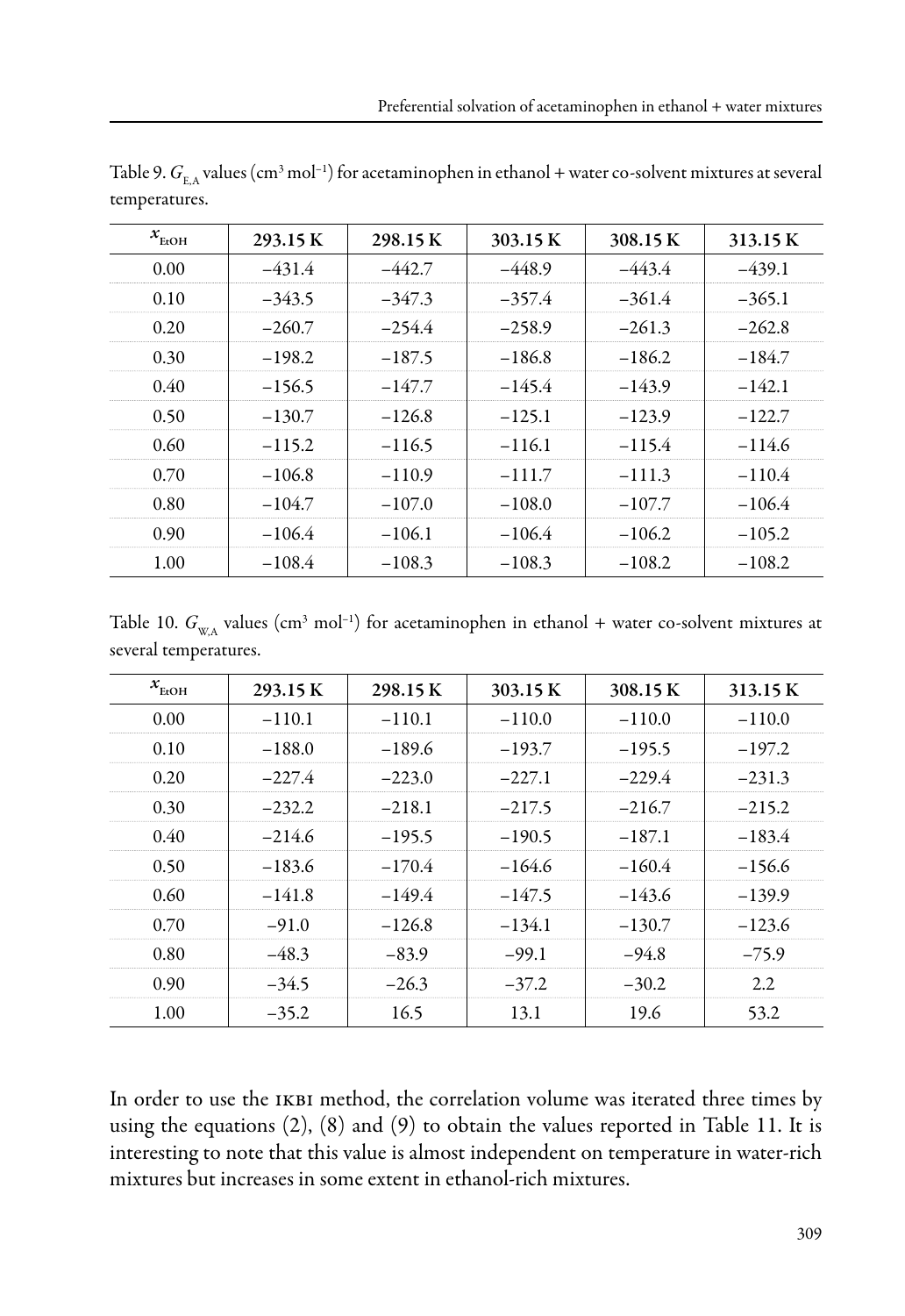| $x_{\text{EtOH}}$ | 293.15 K | 298.15K | 303.15 K | 308.15 K | 313.15 K |
|-------------------|----------|---------|----------|----------|----------|
| 0.00              | 618      | 619     | 619      | 619      | 620      |
| 0.10              | 665      | 665     | 665      | 666      | 667      |
| 0.20              | 746      | 747     | 749      | 751      | 753      |
| 0.30              | 827      | 828     | 831      | 833      | 835      |
| 0.40              | 899      | 899     | 901      | 903      | 906      |
| 0.50              | 963      | 964     | 967      | 969      | 971      |
| 0.60              | 1023     | 1028    | 1031     | 1033     | 1036     |
| 0.70              | 1082     | 1090    | 1094     | 1097     | 1101     |
| 0.80              | 1143     | 1151    | 1156     | 1159     | 1162     |
| 0.90              | 1209     | 1213    | 1218     | 1222     | 1225     |
| 1.00              | 1276     | 1281    | 1286     | 1290     | 1296     |

Table 11. Correlation volume  $(cm<sup>3</sup> mol<sup>-1</sup>)$  for acetaminophen in ethanol + water co-solvent mixtures at several temperatures after three iterations.

The values of  $\delta x_{E_A}$  vary non-linearly with the ethanol concentration in the aqueous mixtures at 298.15 K (Figure 3). Addition of ethanol to water tends to make negative the  $\delta x_{E_A}$  values of acetaminophen from the pure water up to the mixture 0.24 in mole fraction of ethanol reaching a minimum of –0.031. Possibly the structuring of water molecules around the non-polar groups of this drug (aromatic ring and methyl group), *i.e.* hydrophobic hydration, contributes to lowering of the net  $\delta x_{E_A}$  to negative values in these water-rich mixtures. This minimum is almost invariant with temperature (Table 12).

Table 12.  $\delta x_{\rm{F.A}}$  values of acetaminophen in ethanol + water co-solvent mixtures at several temperatures.

| $x_{\text{EtOH}}$ | 293.15 K  | 298.15 K  | 303.15 K  | 308.15 K  | 313.15 K  |
|-------------------|-----------|-----------|-----------|-----------|-----------|
| 0.00              | 0.0000    | 0.0000    | 0.0000    | 0.0000    | 0.0000    |
| 0.10              | $-0.0303$ | $-0.0308$ | $-0.0324$ | $-0.0329$ | $-0.0334$ |
| 0.20              | $-0.0104$ | $-0.0097$ | $-0.0098$ | $-0.0099$ | $-0.0098$ |
| 0.30              | 0.0118    | 0.0104    | 0.0103    | 0.0103    | 0.0102    |
| 0.40              | 0.0197    | 0.0159    | 0.0148    | 0.0141    | 0.0134    |
| 0.50              | 0.0164    | 0.0134    | 0.0120    | 0.0111    | 0.0102    |
| 0.60              | 0.0071    | 0.0088    | 0.0083    | 0.0075    | 0.0066    |
| 0.70              | $-0.0034$ | 0.0034    | 0.0048    | 0.0041    | 0.0028    |
| 0.80              | $-0.0086$ | $-0.0035$ | $-0.0014$ | $-0.0020$ | $-0.0046$ |
| 0.90              | $-0.0058$ | $-0.0064$ | $-0.0056$ | $-0.0061$ | $-0.0086$ |
| 1.00              | 0.0000    | 0.0000    | 0.0000    | 0.0000    | 0.0000    |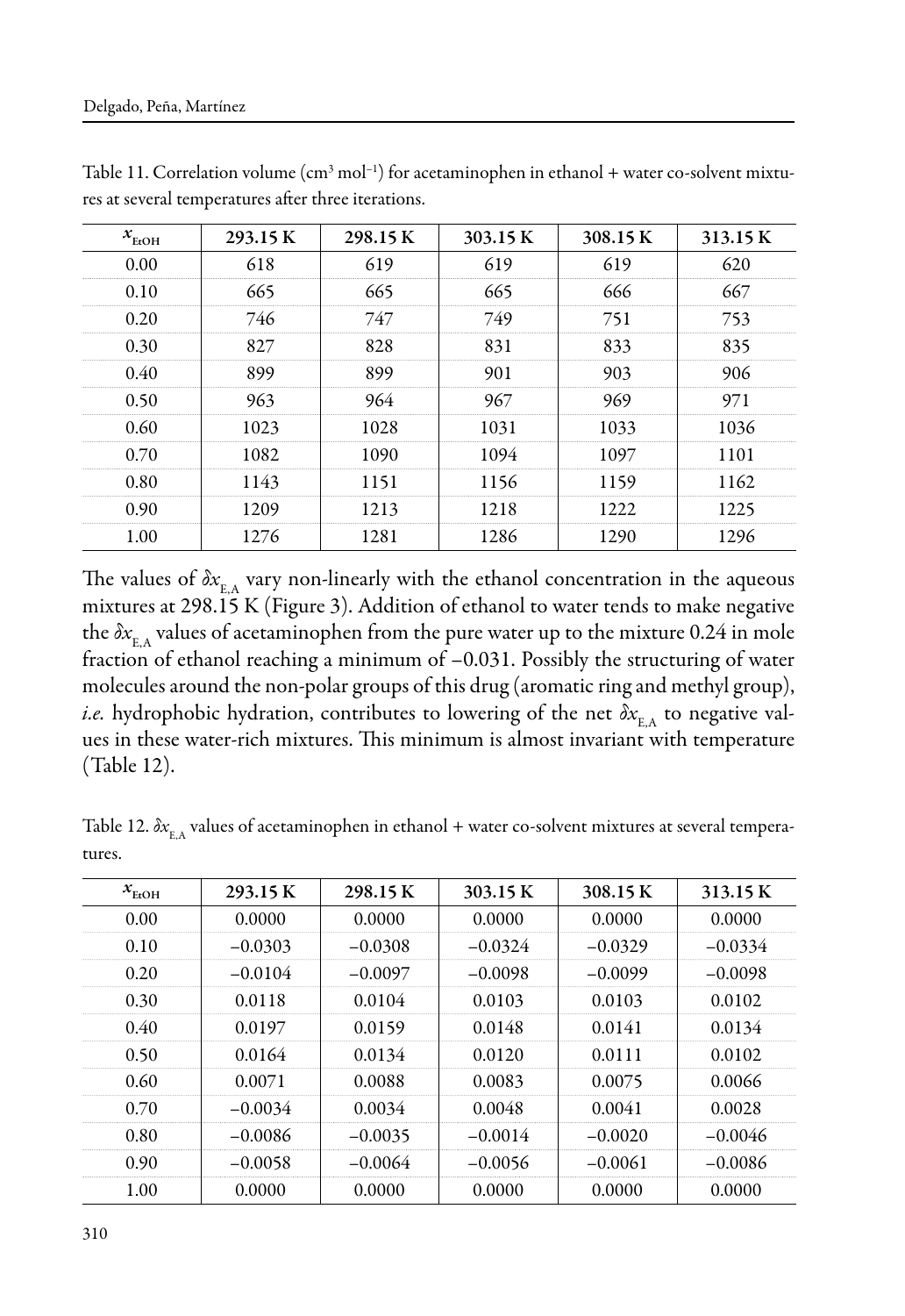

Figure 3.  $\delta x_{E_A}$  values for acetaminophen in ethanol + water co-solvent mixtures at 298.15 K

In the mixtures with composition  $0.25 < x_{\text{EroH}} < 0.75$ , the local mole fraction of ethanol is greater than the one for water and it decreases with the temperature increasing. In this way, the co-solvent action may be related to the breaking of the ordered structure of water (hydrogen bonds) around the non-polar moieties of the drug which increases the solvation of the acetaminophen and have a maximum value near to  $x_{\text{\tiny F}.\text{OH}} = 0.40$ , *i.e.*  $\delta x_{\text{\tiny E.A}} = 0.0197$ . Ultimately, from this ethanol proportion up to neat ethanol, the local mole fraction of the ethanol decreases, being the  $\delta x_{\rm E.A}$  values negative, as they also are in water-rich mixtures.

Acetaminophen acts in solution as a Lewis acid due to the hydrogen atoms in its –OH and –NH groups (Figure 1) in order to establish hydrogen bonds with proton-acceptor functional groups in the solvents (oxygen atoms in –OH). In addition, this drug could act as a Lewis base due to free electron pairs in oxygen atoms of hydroxyl and carbonyl groups (Figure 1) to interact with hydrogen in both solvents. In this context, acetaminophen has two hydrogen-bonding donor and two hydrogen-bonding acceptor groups.

According to the preferential solvation results, it is conjecturable that in intermediate composition mixtures, the acetaminophen is acting as Lewis acid with ethanol molecules because this co-solvent is more basic than water, *i.e.* the Kamlet-Taft hydrogen bond acceptor parameters are *β =* 0.75 for ethanol and 0.47 for water [24]. On the other hand, in ethanol-rich mixtures, where the drug is preferentially solvated by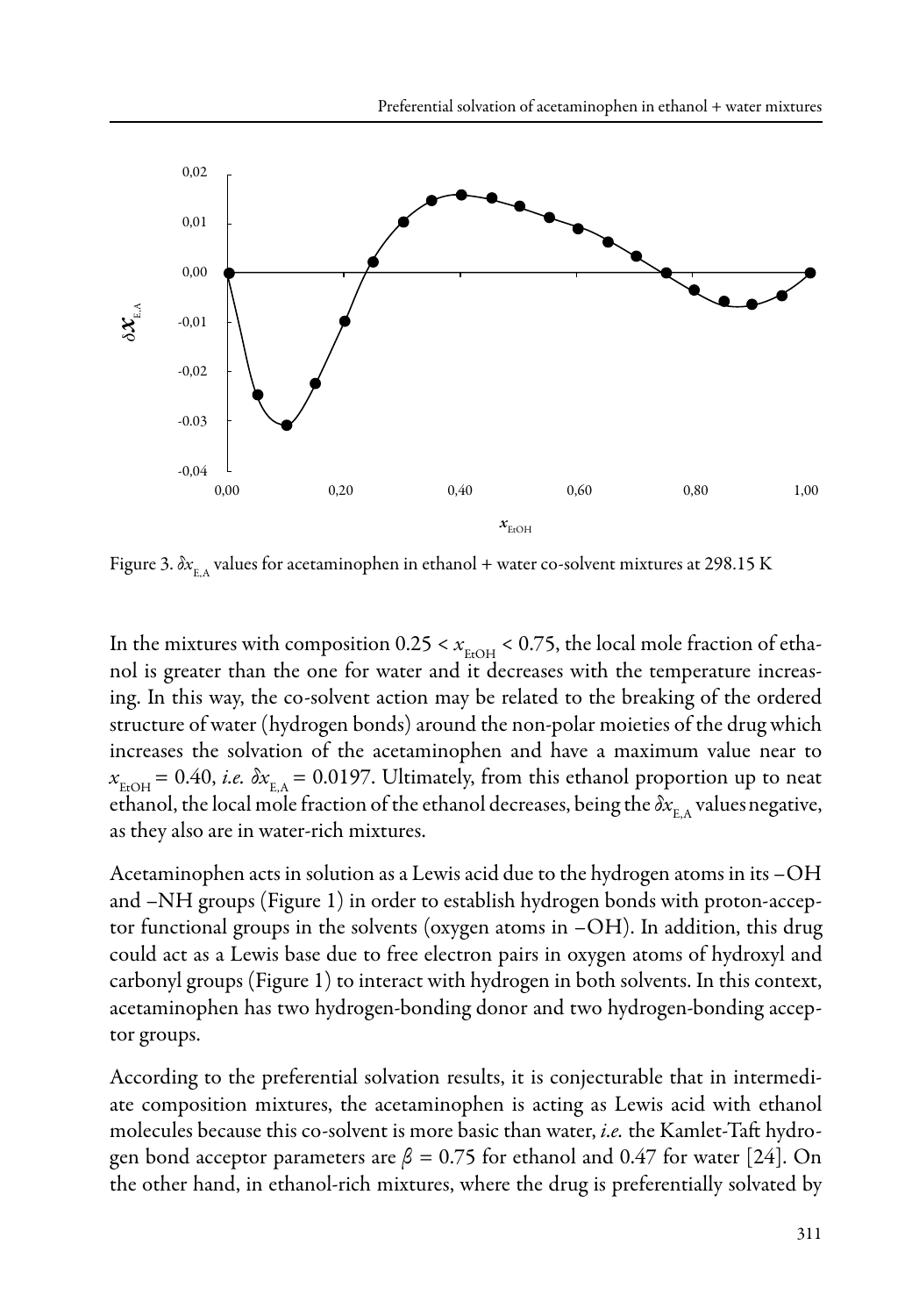water, the drug is acting mainly as a Lewis base in front to water because the Kamlet-Taft hydrogen bond donor parameters are, *α* = 1.17 for water and 0.86 for ethanol, respectively [25]. Thus, water is more acidic than ethanol. In this way, the specific and nonspecific interactions between acetaminophen and the co-solvent decrease in these mixtures [9, 26].

#### **CONCLUSIONS**

Explicit expressions for local mole fraction of ethanol and water around of acetaminophen were derived on the basis of the IKBI method applied to equilibrium solubility values of this drug in ethanol + water mixtures. Thus, this drug is preferentially solvated by water in water-rich and ethanol-rich mixtures but preferentially solvated by ethanol in mixtures with intermediate composition at all temperatures considered. These results are in agreement with that described previously and based on more classical thermodynamic treatments.

#### **REFERENCES**

- 1. R.B. Raffa, Analgesic, antipyretic, and anti-inflammatory drugs, in: "Remington: The Science and Practice of Pharmacy", 21st ed., edited by A. Gennaro, Lippincott Williams & Wilkins, Philadelphia, 2005.
- 2. J.A. Jiménez, F. Martínez, Thermodynamic study of the solubility of acetaminophen in propylene glycol + water cosolvent mixtures, *J. Braz. Chem. Soc.*, 17, 125-134 (2006).
- 3. A. Jouyban, "Handbook of Solubility Data for Pharmaceuticals", CRC Press, Boca Raton, FL, 2010.
- 4. J.T. Rubino, Cosolvents and cosolvency, in: "Encyclopedia of Pharmaceutical Technology", vol. 3, edited by J. Swarbrick, J.C. Boylan, Marcel Dekker, Inc., New York, 1988.
- 5. J.A. Jiménez, F. Martínez, Thermodynamic magnitudes of mixing and solvation of acetaminophen in ethanol + water cosolvent mixtures, *Rev. Acad. Colomb. Cienc.*, 30, 87-99 (2006).
- 6. D.P. Pacheco, F. Martínez, Thermodynamic analysis of the solubility of naproxen in ethanol + water cosolvent mixtures, *Phys. Chem. Liq.*, 45, 581-595 (2007).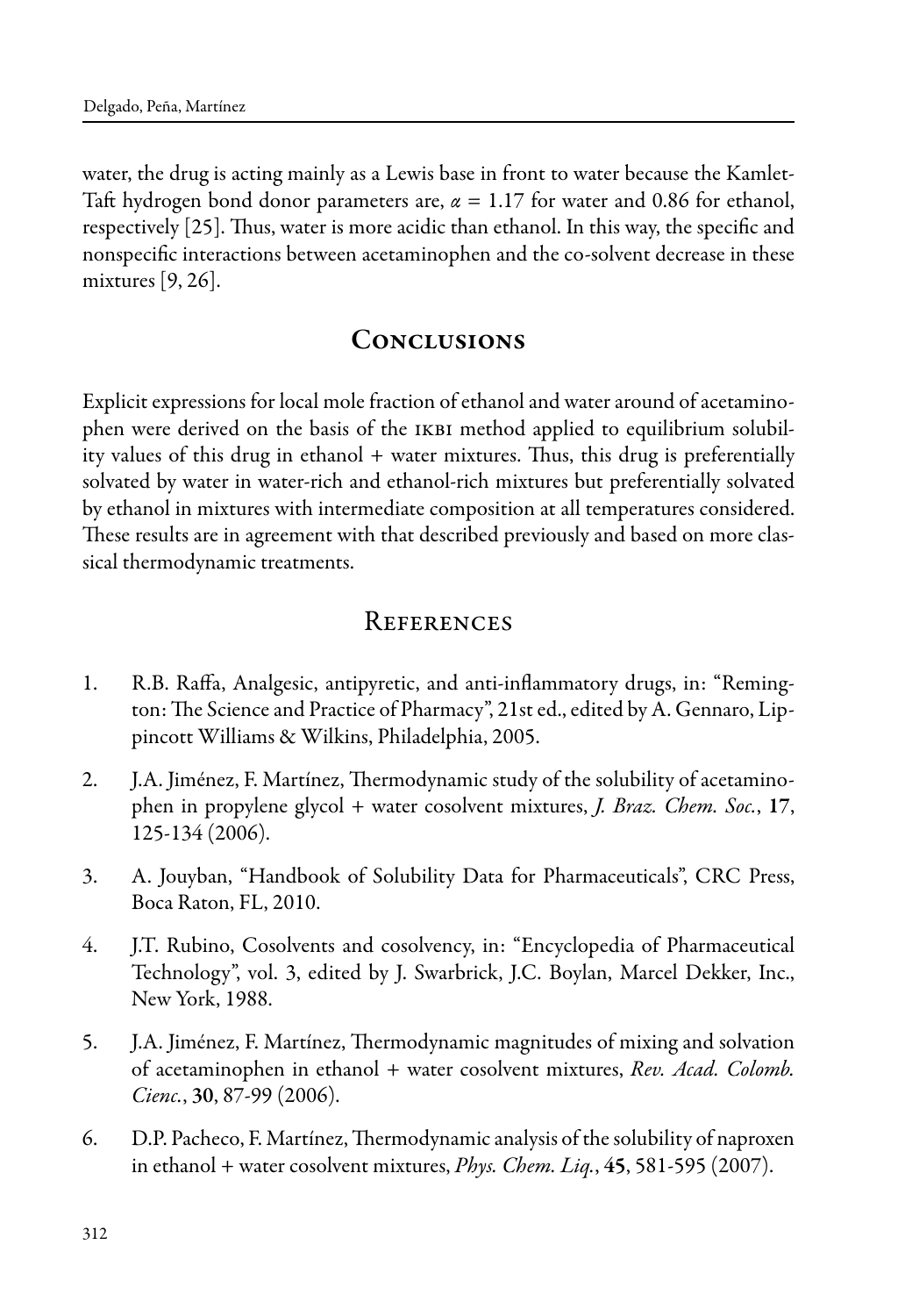- 7. Y.J. Manrique, D.P. Pacheco, F. Martínez, Thermodynamics of mixing and solvation of ibuprofen and naproxen in propylene glycol + water cosolvent mixtures, *J. Solution Chem*., 37, 165-181 (2008).
- 8. Y. Marcus, Preferential solvation of ibuprofen and naproxen in aqueous 1,2-propanediol, *Acta Chim. Slov.*, 56, 40-44 (2009).
- 9. M.A. Ruidíaz, D.R. Delgado, F. Martínez, Y. Marcus, Solubility and preferential solvation of indomethacin in 1,4-dioxane + water solvent mixtures, *Fluid Phase Equilib.*, 299, 259-265 (2010).
- 10. D.R. Delgado, A.R. Holguín, O.A. Almanza, F. Martínez, Y. Marcus, Solubility and preferential solvation of meloxicam in ethanol + water mixtures, *Fluid Phase Equilib.*, 305, 88-95 (2011).
- 11. A.R. Holguín, D.R. Delgado, F. Martínez, Y. Marcus, Solution thermodynamics and preferential solvation of meloxicam in propylene glycol + water mixtures, *J. Solution Chem.*, 40, 1987-1999 (2011).
- 12. A. Ben-Naim, Theory of preferential solvation of nonelectrolytes, *Cell Biophysics*, 12, 255-269 (1988).
- 13. A. Ben-Naim, Preferential solvation in two- and in three-component systems, *Pure & Appl. Chem.*, 62, 25-34 (1990).
- 14. Y. Marcus, Solubility and solvation in mixed solvent systems, *Pure & Appl. Chem.*, 62, 2069-2076 (1990).
- 15. Y. Marcus, "Solvent Mixtures: Properties and Selective Solvation", Marcel Dekker, Inc., New York, 2002.
- 16. Y. Marcus, On the preferential solvation of drugs and PAHs in binary solvent mixtures, *J. Mol. Liq.*, 140, 61-67 (2008).
- 17. K.E. Newman, Kirkwood-Buff solution theory: Derivation and applications, *Chem. Soc. Rev.*, 23, 31-40 (1994).
- 18. N.G. Cortez-Nunez, "Caracterização das Interacções Soluto (Ou Substrato)-Solvente-Solvente em Misturas Ternárias", Ph.D. thesis, Departamento de Química e Bioquímica, Faculdade de Ciências, Universidade de Lisboa, Lisboa, 2010.
- 19. Y. Marcus, "The Properties of Solvents", John Wiley & Sons, Chichester, 1998.